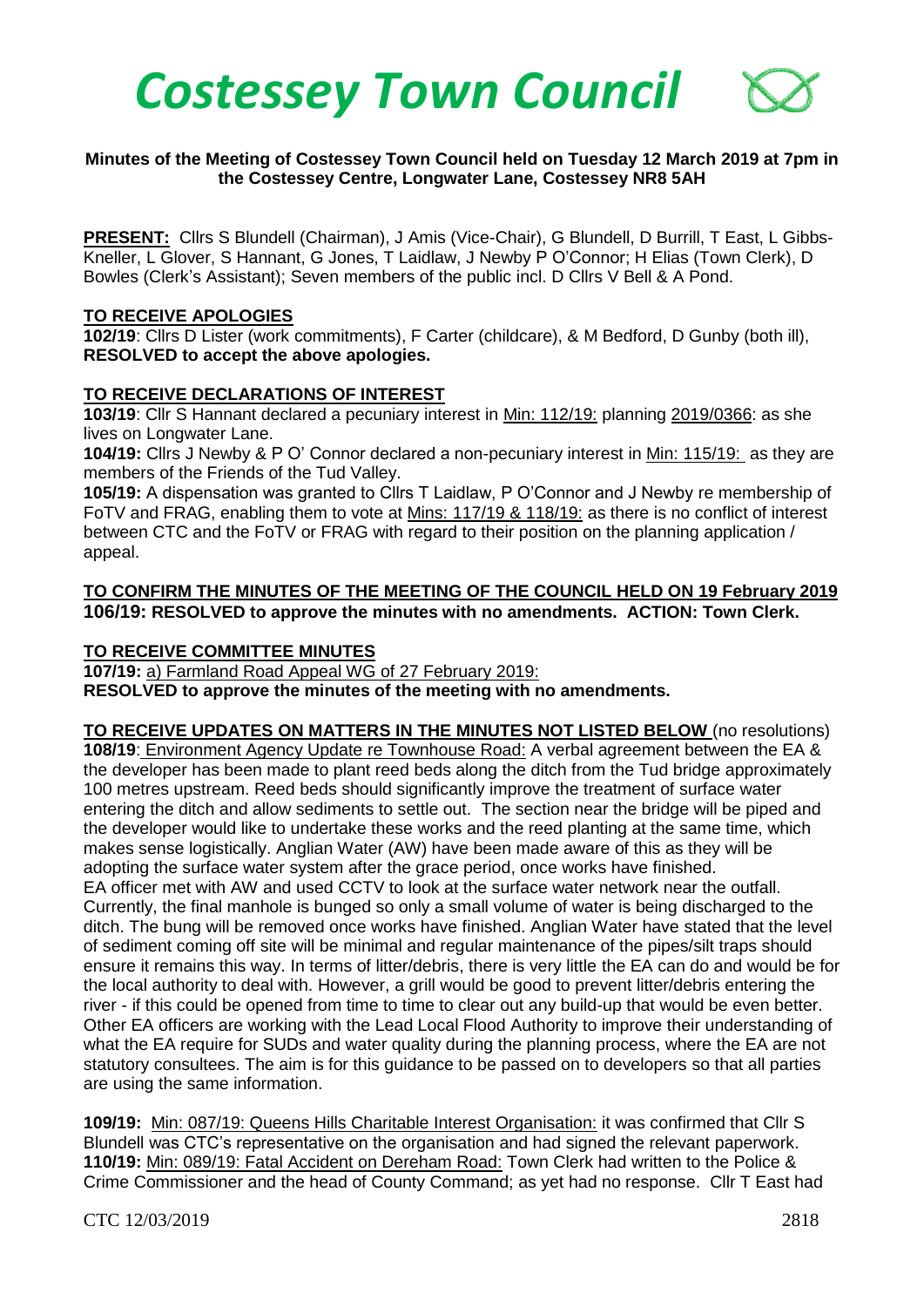received a response blaming the delays on the developers in Queens Hills; query on the opening of the bus lane Protocol - CTC need to know if it is Draft or Final version. **ACTION: Town Clerk 111/19**: Min: 088/19: Showground Premise Licence Variation: CTC to attend SNC Licensing Committee Meeting as objectors. Meeting date and time to be confirmed. **ACTION: Town Clerk 112/19: Min: 034/19:** FRAG expert witnesses: update given, but raised later in meeting under 8b).

# **113/19: RESOLVED TO ADJOURN THE MEETING FOR 15 MINUTES PUBLIC PARTICIPATION**

**Items raised:** Min 078/19: 20mph restrictions and roundels - stage of the legal process. Town Clerk has requested the information, but no response yet. **The meeting was reconvened.** 

# **TO MAKE RECOMMENDATIONS ON PLANNING APPLICATIONS, AND RECEIVE INFORMATION ON APPEALS & OTHER PLANNING MATTERS**

**114/19: a) Planning applications for consideration:**

i) 2019/0065: Mrs Jane Impleton - Valley Lodge, Taverham Lane, NR8 5BE - Proposed two storey rear extension, with balcony - **APPROVE with the caveat that the Neighbour's objections re overlooking from the balcony are considered by the SNC.**

ii) 2019/0222: Mr Bales - 20 Glenda Road, NR5 0AX - Proposed single storey front extension, loft conversion with associated works – **RECOMMEND REFUSAL on the following grounds: site is at the top of the hill so this would be dominant in the street scene in a densely-packed area. Overbearing and overlooking neighbours. Roof line out of keeping with the surroundings.** iii) 2019/0366: Mr T Woolner - 80 Longwater Lane NR5 0TH - Removal of existing conservatory and shed, erection of single storey extension – **Note: Cllr S Hannant declared a pecuniary interest as she lives in Longwater Lane. Comment: Semi-detached dwelling. Neighbouring property also has long extension to rear. APPROVE** 

iv) 2019/0367: Mr J Revell - 44 Peter Pulling Drive, NR8 5GP - Proposed orangery, basement development and all associated works. **(REVISED & AMENDED)** - Change of description and amended plans – **Comment: Concerns were expressed that the link was not shown with 2018/0265 on the SNC website. A query was also raised as to the covenants restricting** 

**development on this part of Queen's Hills. RECOMMEND REFUSAL as follows: Overdevelopment of site, covering over half the garden; proximity to boundary, making maintenance difficult; poor design out of keeping with the area and existing building; "made" land on the site of a sand and gravel pit possibly unsuitable for further development; IF approved, there should be a condition that the extension is not to be used as a separate dwelling;**

v) 2019/0382: Mr & Mrs Trivedi - Church Farm Barn, The Street NR8 5DG - Conversion of outbuilding and erection of attached open garage – **Comment: Good renovation. APPROVE with the condition that the barn is not used for commercial or residential use**

vi) 2019/0411: Mr & Mrs Fidget - 9 Hill Road NR5 0NW - Erection of single storey rear extension and front porch, demolition of existing garage and erection of new garage – **Comment: Site history – two bungalows to the rear of this site were previously refused. Extension was considered acceptable, but concerns were expressed about the triple garage at rear. APPROVE with a condition that the garage building is not to be used for future commercial or residential use. Also consider Neighbours' objections re overshadowing and possible noise nuisance.**

**115/19: b) Information and planning decisions received from South Norfolk & Norfolk County Councils: Information only** – No decisions needed. See separate sheet. Noted

# **FINANCE MATTERS:**

**116/19:** a) To approve the second payment of the JYL Invoice 1182 (Balance of invoice £10,900.61) for construction of Queen's Hills Community Centre following remedial drainage works **RESOLVED to approve the payment of balance of Invoice 1182 to John Youngs of £10,900.61.**

**117/19:** b) To consider the request for further funding for expert witnesses at the Farmland Road Appeal on 21 & 22 March:

Council considered the importance of the appeal in defending the River Tud Valley from development and SNC's inability to defend issues which Planning Committee had not listed as reasons for refusal. Quotes from Expert Witnesses were considered.